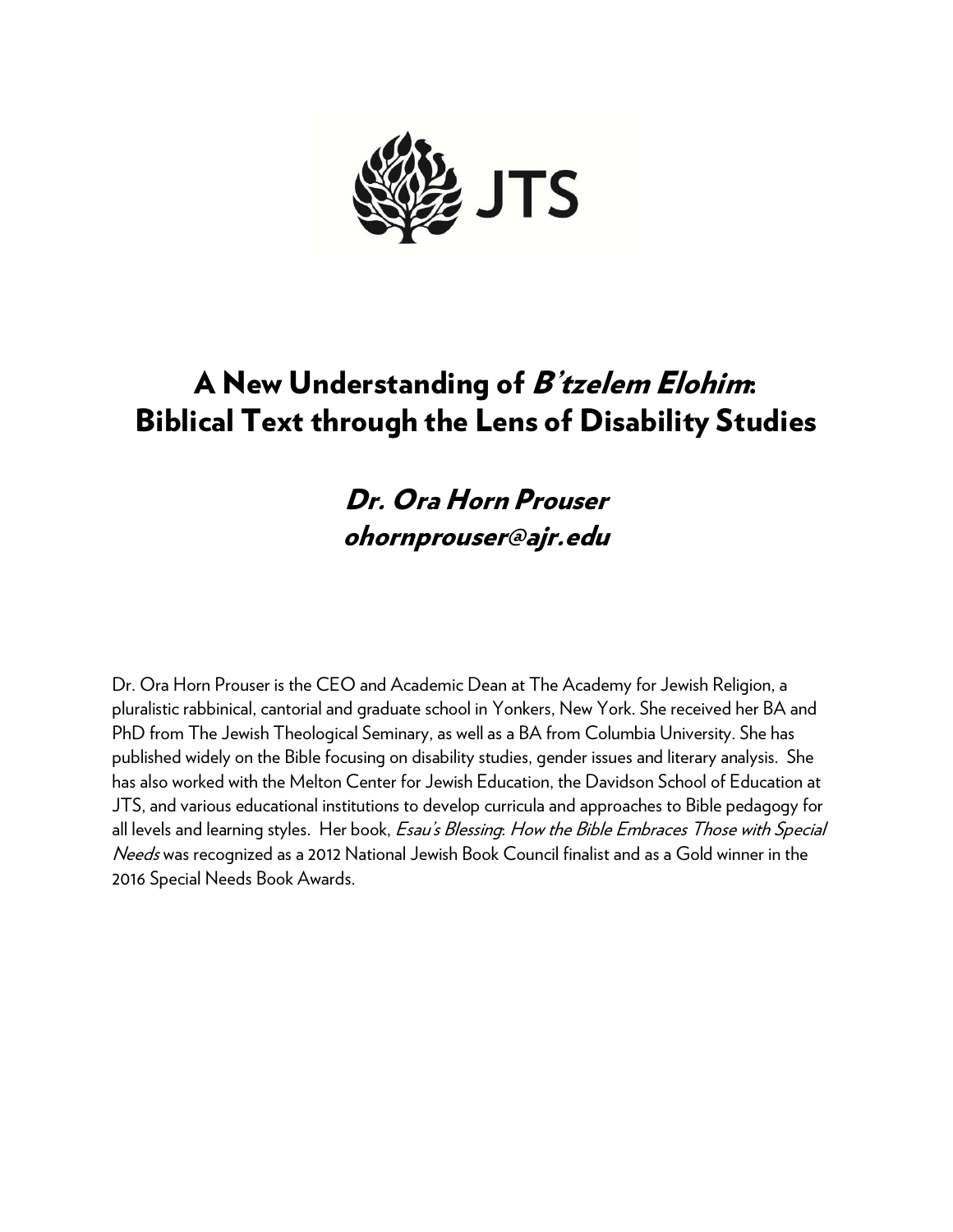#### בראשית כהיט - לד

יט וְאֱלֶה תִּוֹלְדָת יִצְחָק בֵּן־אֲבְרָהֶם אֲבִרְהֶם הוֹלִיד אֶת־יִצְחֲקּ: כ וַיִּהֵי יִצְחָק בֵּן־אֲרְבָּעֵים ֹשָׁנָה בְּקַחְתֹּו אֶת־רִבְקָה בַּת־בְּתוּאֵל הָאֲרַמִּ֫י מִפַּדֵּן אֲרֶם אֲחֶוֹת לָבֶן הָאֲרַמִּי לִוּ לְאִשֶּׁה כא וַיַּעְתֹּר יַצְחֲק לָה לִנְכַח אֲשִׁתּׁוֹ כֵּי עֲקָרֶה הָוא וַיַּעֲתָר לוֹ ה' וַתַּהַר רְבַקָה אַשִׁתְּוֹ: כב וַיִּתְרְצֲצַוּ הַבָּנִים בְּקִרְבָּה וַתְּאמֶר אִם־כֵּן לָמֶה זֶהְ אָנִכִי וַתֵּלֶךְ לִדְרְשׁ אֵת־ה' כג וַיֹּאמֵר ה' לָהּ שְׁנֵיָ גֹייִם ْ[גוֹיִם] בְּבִטְנֵדְ וּשְׁנֵי לְאֻמִּים מִמֵּעַיְדְּ יִפְּרֵדוּ וּלְאֹם קֵאֲלְאָ וְרָב יַעֲבְד ַצָּעֵירּ כד וַיִּמְלָאָוּ יַמֱיִהָ לַלָדֶת וְהִנֵּה תוֹמִם בִּבְטְנֵהּ כה וַיֵּצֵא הַרְאשׁוֹן אַדְמוֹנִי כִּלִו כִּאֲדֶרֶת ְשָׂעָר וַיִּקְרָאוּ שָׁמַוֹ עֵשֶׂוּ כו וְאַחֲרִי־כֶּן יַצֵא אֲחָׁיו וְיַדֵּוֹ אֹחֶזֶת בַּעֲקָב עֲשֶׂו וַיִּקְרֵא שָׁמִוֹ יַעֲקָב וְיִצְחָק בֶּן־שִׁשָּׁיִם שָׁנָהָ בְּלֶדֶת אֹתֶם כז וַיִּגְדְלוֹ הַנְּעֲרִ֫ים וַיְהִי עֵשָׂו אָישׁ יֹדֵעַ צַיֵד אֵישׁ שָׂדֵה וְיַעֲקֹב<sup>י</sup>אִישׁ תָּם יֹשֵׁב אִהָלִים: כֹּח וַיֶּאֱהַב יִצְחָק אֶת־עֵשָׂו כִּי־צַיִד בְּמֵיו וְרִבְקָה אֹהֶבֶת אֶת־יַעֲקֹבּ: כט וַיַּזֶדְ יַעֲקֹב נַזֶּיד וַיַּבְא עֶשֶׂו מְן־הַשֶּׂדֶה וְהִוּא עָיֵף: ל וַיֹּאמֶר עֶשֶׂו אֱל־יַעֲקֹב הַלְעִיטֵנִי נָא מִן־הָאָדָם הָאֲדֹם הַאֲדֹם הַיָּנִי עֲיֵף אָנְכִי עַל־כֵּן קֶרָא־שִׁמְוֹ אֵדְוֹם: לֹא וַיִּאמֵר יַעֲקָב מִכְרֶה כַּיֶּוֹם אֵת־בִּכֹרֶתוּךָ לִיּ לֹב וַיְּאמֵר עֵשָׂו הִנֵּה אֲנֹכֵי הוֹלֵךְ לַמְוּת וְלַמֱה־זֶה לִי בִּכֹרֶה לג וַיֹּאמֶר יַעֲקֹב הִשֶּׁבְעָה לִי כַּיּּׁוֹם וַיִּשֶּׁבַע לוֹ וַיִּמְכִּר אֶת־בִּכְרַתוֹ לִיַעֲקֹב: לד וְיַעֲקֹב נַתֲן לִעֶשָׂו ַלְחֵם וּנְזֵיד עֲדַשִׁים וַיֹּאכַל וַיֹּשִׁתְּ וַיַּקַם וַיֵּלֵךְ וַיַּבֵן עֲשֶׂו אֶת־הַבְּכֹרֵה:

#### **Genesis 25:19-34**

19. And these are the generations of Isaac, Abraham's son; Abraham fathered Isaac; 20. And Isaac was forty years old when he took Rebekah for his wife, the daughter of Bethuel the Aramean of Padan-Aram, the sister to Laban the Aramean, 21. And Isaac prayed to the Lord for his wife, because she was barren; and the Lord granted his prayer, and Rebekah his wife conceived. 22. And the children struggled together inside her; and she said, If it be so, why am I thus? And she went to inquire of the Lord. 23. (K) And the Lord said to her, Two nations are in your womb, and two peoples shall be separated from your bowels; and the one people shall be stronger than the other people; and the elder shall serve the younger. 24. And when her days to be delivered were fulfilled, behold, there were twins in her womb. 25. And the first came out red, all over like a hairy garment; and they called his name Esau. 26. And after that came his brother out, and his hand took hold on Esau's heel; and his name was called Jacob; and Isaac was sixty years old when she bore them. 27. And the boys grew; and Esau was a skilful hunter, a man of the field; and Jacob was a quiet man, living in tents. 28. And Isaac loved Esau, because he ate of his venison; but Rebekah loved Jacob. 29. And Jacob cooked pottage; and Esau came from the field, and he was famished. 30. And Esau said to Jacob, Feed me, I beg you, with that same red pottage: for I am famished: therefore was his name called Edom. 31. And Jacob said, Sell me this day your birthright. 32. And Esau said, Behold, I am at the point of death; and what profit shall this birthright do to me? 33. And Jacob said, Swear to me this day; and he swore to him; and he sold his birthright to Jacob. 34. Then Jacob gave Esau bread and pottage of lentils; and he did eat and drink, and rose up, and went his way; thus Esau despised his birthright.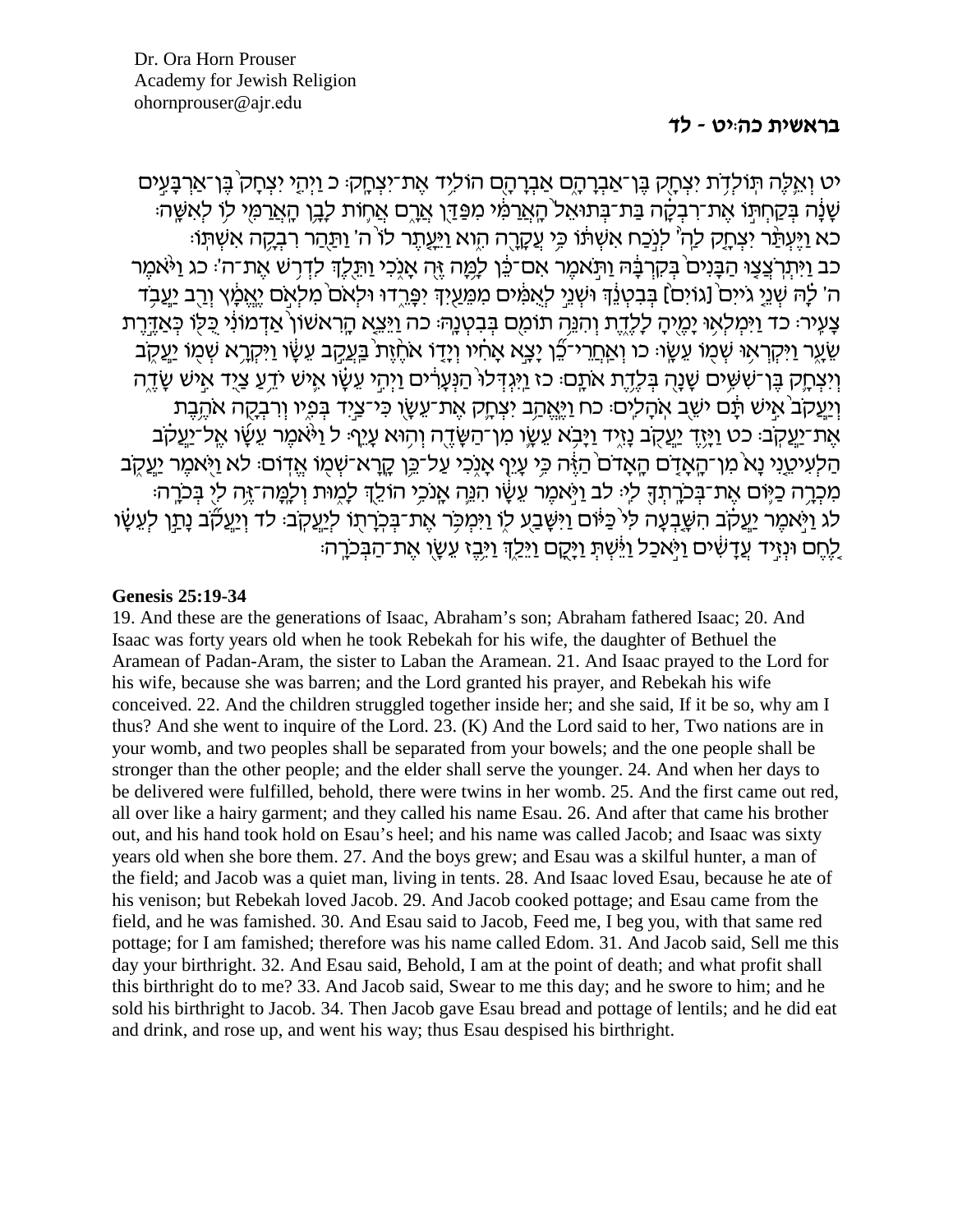### בראשית כו:לד - כז:ה

ְלד וַיְהֵי עֵשֶׂוֹ בֵּן־אַרְבַּעֵים שַׁנַּה וַיַּקֵּח אִשָּׁה אֶת־יְהוּדִית בַּת־בְּאֶרֶי הַחְתֵּי וְאֶת־בַּשְׂמַת בַּת־אֵילָן הַחִתְּיּ לֹה וַתְּהְיֶיֶן ָמְרַת רְוּחַ לְיִצְחָק וּלְרִבְקֶה: ס א וַיְהִי כֵּי־זֵקֵן יִצְחֵק וַתִּכְהֵין ַ עֵינֵיו מֵרְאַת וַיִּקְרָ̃א אֶת־עֲשֶׂו | בְּנִוּ הַגֲדֹל וַיֹּאמֶר אֱלַיו בִּנְי וַיְּאמֶר אֵלָיֶו הְנֵיֵנִי ב וַיֹּאמֶר הִנֵּה־נָאָ זַקְנְתִּי לְא יַדֻעְתִּי יִוֹם מוֹתֵיּ ג וְעַתָּה שָׂא־נֵא כֵלֶיךָ תֵּלִיךָ וְקַשְׁתֵּךְ וְצֵא הַשָּׂדֶה וְצְוּדָה לִיְ צֵיִדה [צֵיִד] : ד וַעֲשֶׂה־לִי מַטְעַמְים כַּאֲשֵׁר אָהֲבִתִּי וְהָבִיאָה לִי וְאֹכֵלָה בַּעֲבָוּר תְּבָרֶכְךָ נַפְשָׁי בְּטֶרֶם אָמְוּת: ה וְרִבְקָה שֹׁמַׁעַת בְּדַבֵּר יִצְחָ֫ק אֶל־עֵשָׂו בְּנֵוֹ וילד עשו השדה לצוד ציד להביא:

#### Genesis 26:34 - 27:5

34. And Esau was forty years old when he married Judith the daughter of Beeri the Hittite, and Bashemath the daughter of Elon the Hittite: 35. And they made life bitter for Isaac and for Rebekah. 1. And it came to pass, that when Isaac was old, and his eyes were dim, so that he could not see, he called Esau his eldest son, and said to him, My son; and he said to him, Behold, here am I 2. And he said, Behold now, I am old, I know not the day of my death; 3. (K) Now therefore take, I beg you, your weapons, your quiver and your bow and go out to the field, and catch me some ventson; 4. And make me savory food, such as I love, and bring it to me, that I may eat; that my soul may bless you before I die. 5. And Rebekah heard when Isaac spoke to Esau his son. And Esau went to the field to hunt for venison, and to bring it.

#### בראשית כזומא

מא וַיִּשְׂטַם עֵשָׂו´אֶת־יַעֲקֹב עַ֫ל־הַבְּרָבָ֫ה אֲשֶׁר בֵּרֲכָו אָבֶיו וַיּאֹמֶר עֵשָׂו בְּלִבּוֹ יִקְרְבוּ יְמֵי`אֵבֶל אבי ואהרגה את־יעקב אחי:

#### **Genesis 27:41**

41. And Esau hated Jacob because of the blessing with which his father blessed him; and Esau said in his heart, When the days of mourning for my father are at hand; then will I slay my brother Jacob.

### בראשית כחון - ט

ו וַיַּרְא עֵשָׂו כִּי־בֵרֶךְ יִצְחָקֹ אֶת־יַעֲקֹבֹ וְשִׁלַּחָ אֹתוֹ פַּדֶּנֶה אֲרָם לָקֵחַת־לִוּ מִשָּׁם אִשֶּׁה בְּבֶרַכְוֹ אֹתֹׁוֹ וַיִּצֵוְ עָלָיוֹ לַאמֹר לְא־תְקַח אִשָּׁה מִבְּנְוֹת כְּנֵעַן: ז וַיִּשְׁמַע יַעֲקֹב אֵל־אָבְיו וְאֵל־אִמְוֹ וַיֵּלֵדְ ּפָּדֵּנַה אֲרֵםּ׃ ח וַיַּרֵא עֵשֶׂׂו כֵּי רַעְוֹת בְּנִוֹת כְּנַעֲן בְּעֵינֵי יִצְחֲק אֲבָיוּ: ט וַיֵּלֵךְ עֵשֶׂן אֱל־יִשְׁמַעֵאל וַיִּקַּח אֶת־מַחֲלַת | בַּת־יִשְׁמַעֲאל בֵּן־אַבְרַהָם אֲחַוֹת נְבַיֶּוֹת עַל־נַשָּׁיִוּ לִוּ לִאִשֶּׁהּ

#### **Genesis 28:6-9**

6. When Esau saw that Isaac had blessed Jacob, and sent him away to Padan-Aram, to take a wife from there; and that as he blessed him he gave him a charge, saying, You shall not take a wife of the daughters of Canaan; 7. And that Jacob obeyed his father and his mother, and was gone to Padan-Aram; 8. And Esau seeing that the daughters of Canaan pleased not Isaac his father; 9. Then went Esau to Ishmael, and took, besides the wives he had, Mahalath the daughter of Ishmael Abraham's son, the sister of Nebaioth, to be his wife.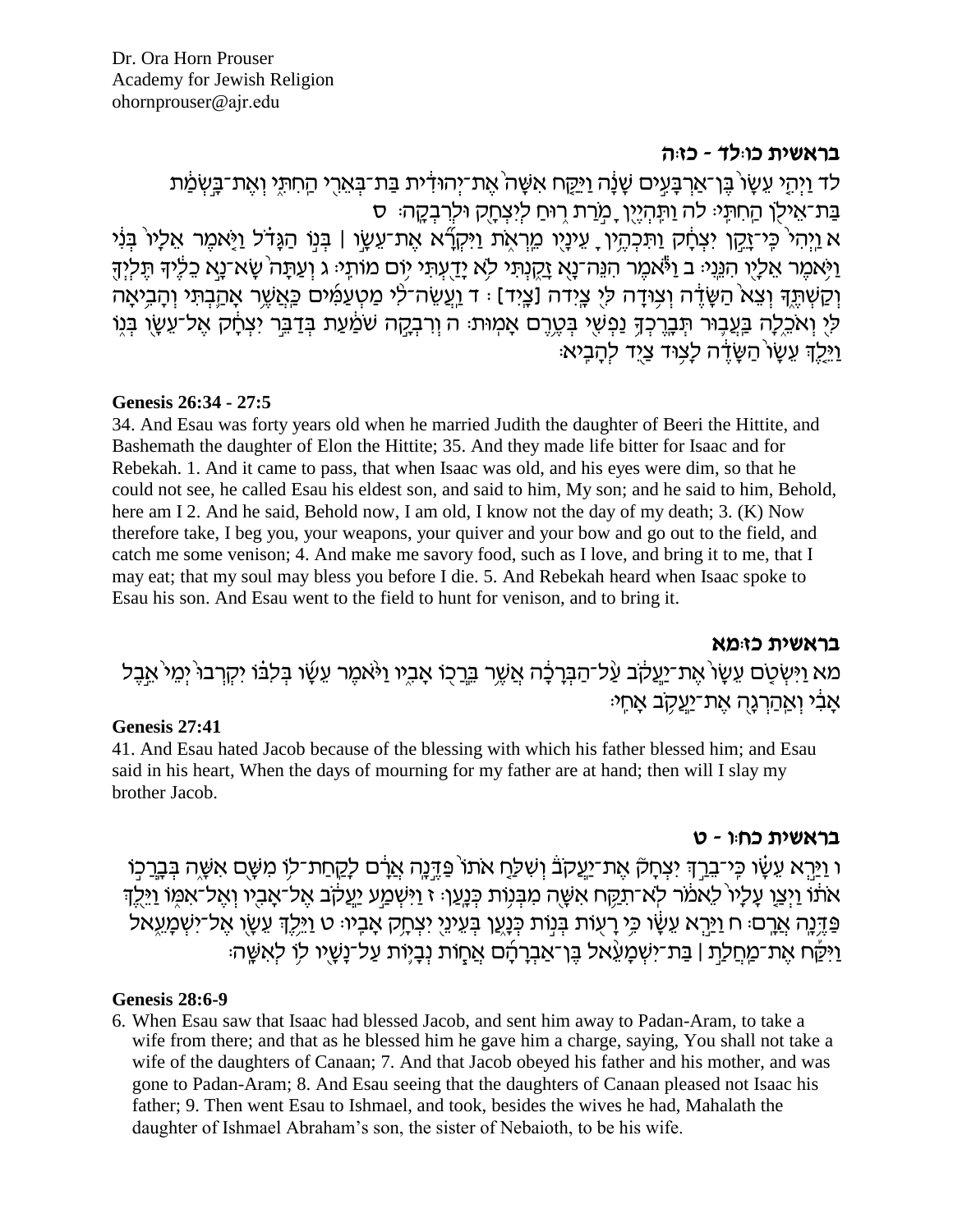### בראשית לג

ֹא וַיִּשָּׂא יַעֲלֹֽב עֵינַיו וַיֵּרְא וְהִנֵּה עֵשַׂו בַּׂא וְעִמּוֹ אַרְבֵּע מֵאוֹת אִישׁ וַיַּחַץ אֲת־הַיִלַדִים עַל־לֵאֲה ועל־רַחַל וַעַל שִׁתֵּי הַשִּׁפְחָוֹת: בּוַיַּשִׂם אֲת־הַשִּׁפַחוֹת וְאֲת־יַלְדֵיהֵן רָאשׁנַה וְאֲת־לָאֲה וֶילְדֶ֫יהָ אֲחֲרֹנִים וְאֶת־רָחֵל וְאֶת־יוֹסֵף אַחֲרֹנִים: ג וְהָוּא עָבַר לִפְנֵיהֶם וַיִּשְׁתַּחוּ אַ֫רְצָה שֵׁבַע ּפְּעֲמִ֫יִּם עַד־גְּשָׁתּוֹ עַד־אֲחֵיוּ ד וַיַּּרַץ עֶשֶׂו לִקְרַאתוֹ וַיִּחַבְּקֶ֫הוּ וַיִּפְּל עַל־צַוַּארֵו וַיִּשָׁקֵהוּ וַיִּבְכִּוּ ה וַיִּשֶׂא אֶת־עֵינָיו וַיַּרֵא אֵת־הַנָּשִׁים וְאֵת־הַיִּלָדִּים וַיָּאמֵר מִי־אֵלֶה לֶךְ וַיֹּאמַל הַיִּלָדִּים אֲשֶׁר־חֲנֵן אֱ-לֹהֶיִם אֱת־עַבְדֵּף: ו וַתְּגַּשָׁן ָ הַשִּׁפָּחֶוֹת הֱנָּה וְיַלְדֵיהֵן וַתְּשִׁתֲחֲוֵין : ז וַתְּגֲשׁ ְגַּם־לֵאֲה וַילְדֵיהָ וַיִּשְׁתַּחֲוִי וְאַחַר נְגֵּשׁ יוֹסֵף וְרָחֵל וַיִּשְׁתַּחֲוִיּּ ח וַיֹּאמֵר מֵי לִדְ כָּל־הַמַּחֲנֵה הַזֵּהְ אֲשֶׁר פֶּׁנֶשְׁתִּי וַיָּאמֶר לִמְצֹא־חֵן בְּעֵינֵי אֲדֹנְיּ ט וַיִּאמֶר עֵשָׂו יֶש־לֵי רֶב אָחָי יְהִי לְךָ אֲשֶׁר־לְךָוּ

#### **Genesis 33**

1. And Jacob lifted up his eyes, and looked, and, behold, Esau came, and with him four hundred men. And he divided the children to Leah, and to Rachel, and to the two maidservants. 2. And he put the maidservants and their children foremost, and Leah and her children after, and Rachel and Joseph hindermost. 3. And he passed over before them, and bowed to the ground seven times, until he came near to his brother. 4. And Esau ran to meet him, and embraced him, and fell on his neck, and kissed him; and they wept. 5. And he lifted up his eyes, and saw the women and the children; and said, Who are those with you? And he said, The children whom God has graciously given your servant. 6. Then the maidservants came near, they and their children, and they bowed down, 7. And Leah also with her children came near, and bowed themselves; and after came Joseph near and Rachel, and they bowed down. 8. And he said, What do you mean by all this drove which I met? And he said, These are to find grace in the sight of my lord. 9. And Esau said, I have enough, my brother; keep what you have to yourself.